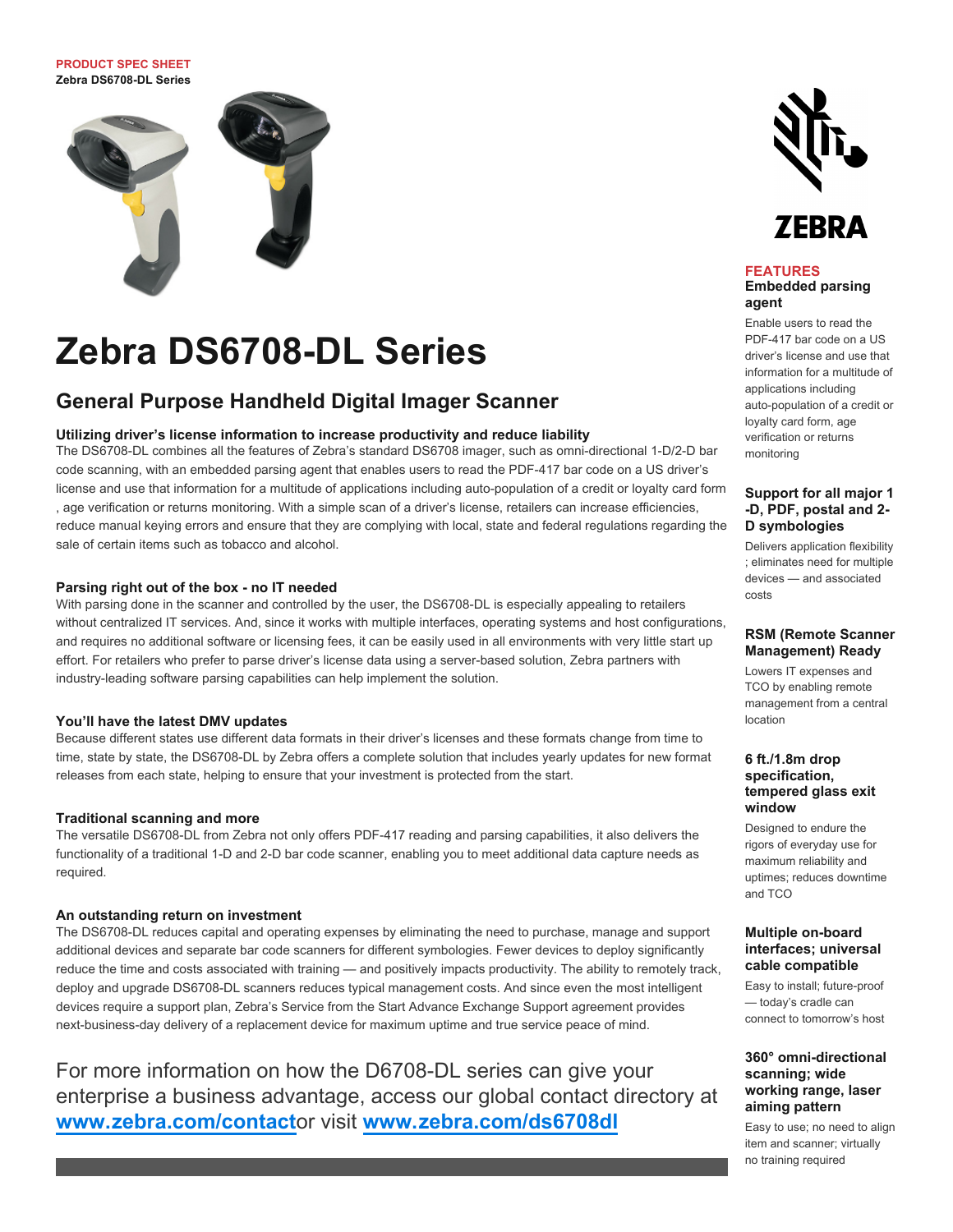# **DS6708-DL Series Specifications**

### **PHYSICAL CHARACTERISTICS**

### **USER ENVIRONMENT**

| <b>SIGAL UNANAU LENSTIUS</b> |                                                                                                                                                                                                                                                                                               | UJEN ENVINUNIVIEN I                                                                                                                                                                                                                                                                                                                  |                                                                                                                     |  |
|------------------------------|-----------------------------------------------------------------------------------------------------------------------------------------------------------------------------------------------------------------------------------------------------------------------------------------------|--------------------------------------------------------------------------------------------------------------------------------------------------------------------------------------------------------------------------------------------------------------------------------------------------------------------------------------|---------------------------------------------------------------------------------------------------------------------|--|
| Dimensions:                  | 6.55 in. H x 4.72 in. L x 2.82 in. W<br>16.6 cm H x 11.9 cm L x 7.1 cm W                                                                                                                                                                                                                      | Sealing:                                                                                                                                                                                                                                                                                                                             | IP41 (Water and Dust Resistant)                                                                                     |  |
| Weight:                      | 6.4 oz. (182 g)                                                                                                                                                                                                                                                                               | Operating<br>Temperature:                                                                                                                                                                                                                                                                                                            | 32° to 122° F / 0° to 50° C                                                                                         |  |
| <b>Voltage and Current:</b>  | 5+/-10%VDC @ 350 mA                                                                                                                                                                                                                                                                           | Storage<br>Temperature:                                                                                                                                                                                                                                                                                                              | $-40^{\circ}$ to $158^{\circ}$ F / $-40^{\circ}$ to $70^{\circ}$ C                                                  |  |
| Color:                       | Cash Register White (shown) or<br><b>Twilight Black</b>                                                                                                                                                                                                                                       | Humidity:                                                                                                                                                                                                                                                                                                                            | 5% to 95%, non-condensing                                                                                           |  |
|                              |                                                                                                                                                                                                                                                                                               | <b>Drop Specifications:</b>                                                                                                                                                                                                                                                                                                          | Withstands multiple 6 ft. (1.8m)                                                                                    |  |
| PERFORMANCE CHARACTERISTICS  |                                                                                                                                                                                                                                                                                               |                                                                                                                                                                                                                                                                                                                                      | drops to concrete                                                                                                   |  |
| Light Source:                | Aiming: 650 nm laser diode<br>Illumination: 630 nm LED                                                                                                                                                                                                                                        | <b>Ambient Light</b><br>Immunity:                                                                                                                                                                                                                                                                                                    | Immune to normal artificial indoor<br>and natural outdoor (direct sunlight<br>) lighting.                           |  |
| Field of View:               | DL: 34° V x 43° H                                                                                                                                                                                                                                                                             |                                                                                                                                                                                                                                                                                                                                      |                                                                                                                     |  |
| (Vertical x<br>Horizontal)   |                                                                                                                                                                                                                                                                                               | <b>REGULATORY</b>                                                                                                                                                                                                                                                                                                                    |                                                                                                                     |  |
| Roll / Pitch / Yaw:          | DL: 360°, ±65°, ±60°                                                                                                                                                                                                                                                                          | <b>Electrical Safety:</b>                                                                                                                                                                                                                                                                                                            | UL6950-1, CSA C22.2 No. 60950-<br>1, EN60950-1 / IEC60950-1                                                         |  |
|                              | <b>Laser Safety:</b><br><b>SYMBOLOGY DECODE CAPABILITY</b>                                                                                                                                                                                                                                    |                                                                                                                                                                                                                                                                                                                                      | EN60825-1:1994 +A1: 2002 +A2 :                                                                                      |  |
| $1-D$ :                      | UPC/EAN and with supplementals,<br>Code 39, Code 39 Full ASCII,<br>Tri-optic Code 39, RSS variants,<br>Code 128, GS1DataBar (formerly<br>UCC/EAN 128), Code 128 Full<br>ASCII, Code 93, Codabar (NW1),<br>Interleaved 2 of 5, Discrete 2 of 5,<br>MSI, Codell, IATA, Bookland EAN,<br>Code 32 |                                                                                                                                                                                                                                                                                                                                      | 2001, IEC60825-1, 21CFR1040.10<br>and 21CFR1040.11, CDRH Class<br>II. IEC Class 2                                   |  |
|                              |                                                                                                                                                                                                                                                                                               | EMI/RFI:                                                                                                                                                                                                                                                                                                                             | FCC Part 15 Class B, ICES-003<br>Class B, CISPR 22, CISPR 24;<br>Medical electrical equipment:<br>EN60601-1-2: 2002 |  |
|                              |                                                                                                                                                                                                                                                                                               | Environmental:                                                                                                                                                                                                                                                                                                                       | Compliant with RoHS directive<br>2002/95/EEC                                                                        |  |
| PDF417 (and<br>Variants):    | PDF417, microPDF417 and<br>composite codes                                                                                                                                                                                                                                                    | <b>Mounting Options</b><br>Intellistand with adjustable height:<br>(Accessories):<br>5-10 in. (12.7-25.4 cm) and                                                                                                                                                                                                                     |                                                                                                                     |  |
| Postal:                      | U.S. Postnet and Planet, U.K.,<br>Japan, Australian, and Dutch                                                                                                                                                                                                                                |                                                                                                                                                                                                                                                                                                                                      | adjustable angle: 0°-90°<br>Desktop and wall-mount holders<br>are also available.                                   |  |
| $2-D$ :                      | MaxiCode, DataMatrix (ECC 200),<br>QR Code and Aztec                                                                                                                                                                                                                                          | <b>Power Supplies:</b>                                                                                                                                                                                                                                                                                                               | Power supplies are available for<br>applications that don't supply<br>power over the host cable.                    |  |
| <b>Print Contrast:</b>       | 25% minimum reflectance                                                                                                                                                                                                                                                                       |                                                                                                                                                                                                                                                                                                                                      |                                                                                                                     |  |
| <b>Motion Tolerances:</b>    | Horizontal velocity: 5 in. (12.7 cm)<br>per second                                                                                                                                                                                                                                            | <b>WARRANTY</b>                                                                                                                                                                                                                                                                                                                      |                                                                                                                     |  |
| Interfaces<br>Supported:     | DS6708: RS-232C (Standard,<br>Nixdorf, ICL, and Fujitsu); USB (<br>Standard, IBM SurePOS,<br>Macintosh) and Synapse<br>connectivity allows for connectivity<br>to all of the above plus many<br>non-standard interfaces; IBM 468x/<br>469x and keyboard wedge                                 | Subject to the terms of Zebra's hardware warranty<br>statement, the DS6707/8 handheld scanner products are<br>warranted against defects in workmanship and materials<br>for a period of five years from the date of shipment. For<br>the complete Zebra hardware product warranty<br>statement, go to: http://www.zebra.com/warranty |                                                                                                                     |  |

### **Note: National Drug Codes (NDC) can be encoded in various symbologies. The DS6708-DL can be programmed to parse these codes using Advanced Data**

**Formatting (ADF) rules.**

#### **Optional hands-free Intellistand**

Enables presentation scanning and automatic switching between hands-free and handheld modes